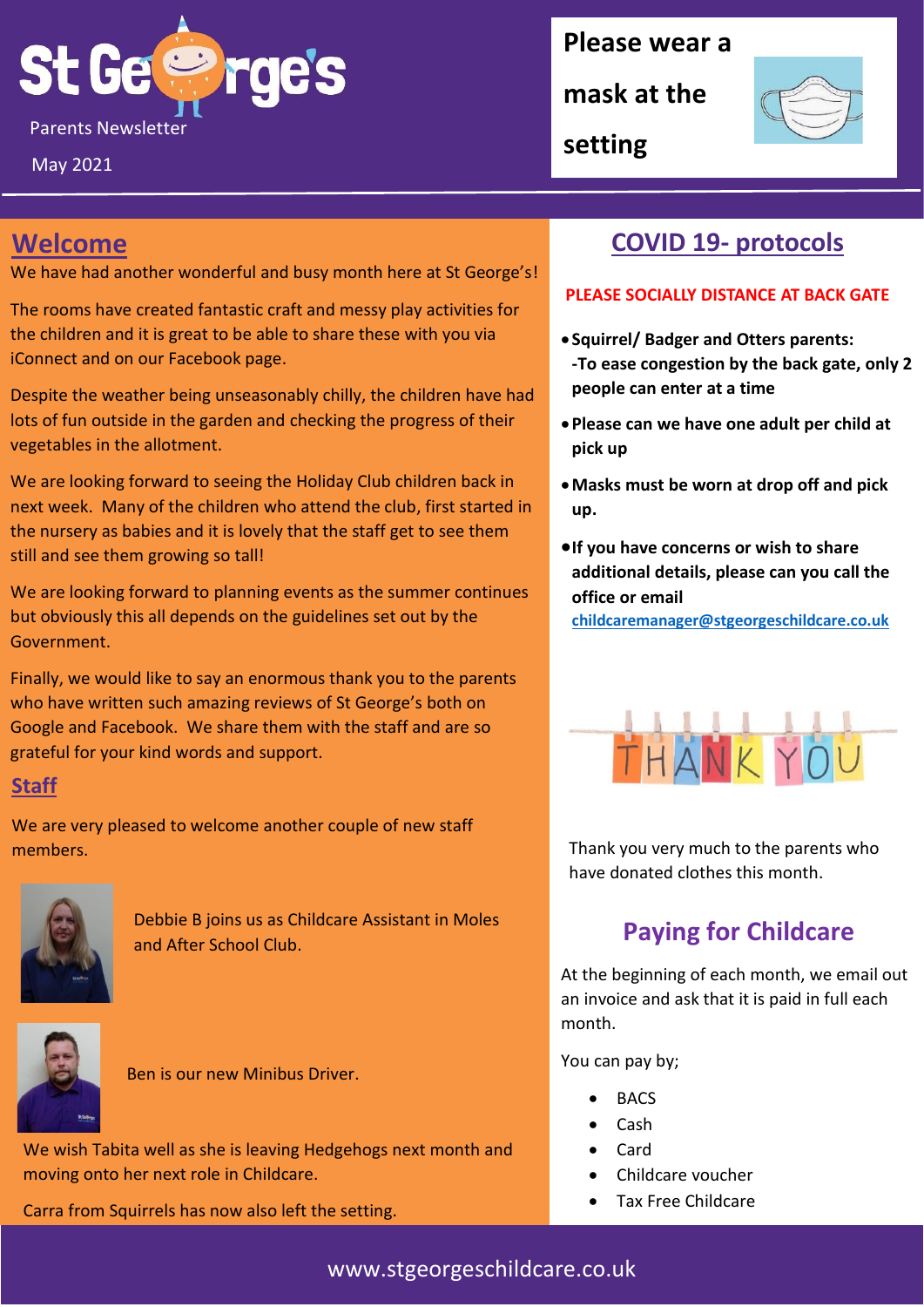# Fundraising

#### **Staff Fundraising**



Andrew, Chanelle, Ellie, Ellis, Esther, Leah, Lucy, Katie and Paige, who all work with the wonderful children at St George's, are taking part in the Inflatable 5K Obstacle Course at Brands Hatch on Saturday 31st July.

They wanted to take part in a fun challenge with their colleagues and raise money for new toys and equipment for all the children at St George's to enjoy. If you would like to sponsor the team, please visit <https://uk.virginmoneygiving.com/Team/TeamStGeorges1>.

#### **Nominate St George's**

We emailed parents earlier this week about St George's being in with the chance of winning £1,000 to put towards toys and equipment.



#### Click on the link [https://movementforgood.com](https://movementforgood.com/)

- Enter our charity number 802017 or name ST GEORGE'S COMMUNITY CHILDREN'S PROJECT LIMITED
- Please select "Community" in charity type
- Please enter your details (you can opt in or out of receiving further information) and press SUBMIT

The above should only take a couple of minutes of your time and entries need to be submitted by **Sunday 13th June.**

Thank you in advance for your help and a huge thank you to those of you who have already nominated St George's.

# Holiday Club



There are still spaces left on some days for May/June Half term Holiday Club.

Please email [kate.foulkes@stegeorgeschildcare.co.uk](mailto:kate.foulkes@stegeorgeschildcare.co.uk) for a booking form.

# **Diary Dates**



| Little<br><b>Dragons last</b><br>day  | Friday 28 <sup>th</sup><br>May                |
|---------------------------------------|-----------------------------------------------|
| May Bank<br>Holiday-<br><b>CLOSED</b> | Monday 31st<br>May                            |
| <b>Holiday Club</b>                   | Tuesday 1st<br>Friday 4 <sup>th</sup><br>June |
| Little<br><b>Dragons</b><br>return    | Monday 7 <sup>th</sup><br>June                |
| <b>Healthy</b><br><b>Eating Week</b>  | $14^{th} - 18^{th}$<br>June                   |
| <b>Otters</b><br>Summer               | 17 <sup>th</sup> July<br>$12-2pm$             |

#### **Review Us**

[St George's Childcare, 7 Chilston Road,](https://www.daynurseries.co.uk/daynursery.cfm/searchazref/50001050GEOA/rcsid/1001#submit-review-tab)  [Tunbridge Wells, Kent TN4 9LP](https://www.daynurseries.co.uk/daynursery.cfm/searchazref/50001050GEOA/rcsid/1001#submit-review-tab)  [\(daynurseries.co.uk\)](https://www.daynurseries.co.uk/daynursery.cfm/searchazref/50001050GEOA/rcsid/1001#submit-review-tab)

[https://g.page/StGeorgesChildcare/](https://g.page/StGeorgesChildcare/review) [review](https://g.page/StGeorgesChildcare/review)

[https://business.facebook.com/pg/S](https://business.facebook.com/pg/StGeorgesChildcare/reviews/?ref=page_internal) [tGeorgesChildcare/reviews/?ref=pa](https://business.facebook.com/pg/StGeorgesChildcare/reviews/?ref=page_internal) ge internal

#### **Facebook**



Visit St George's Facebook page to see the fun activities that the children and staff enjoy!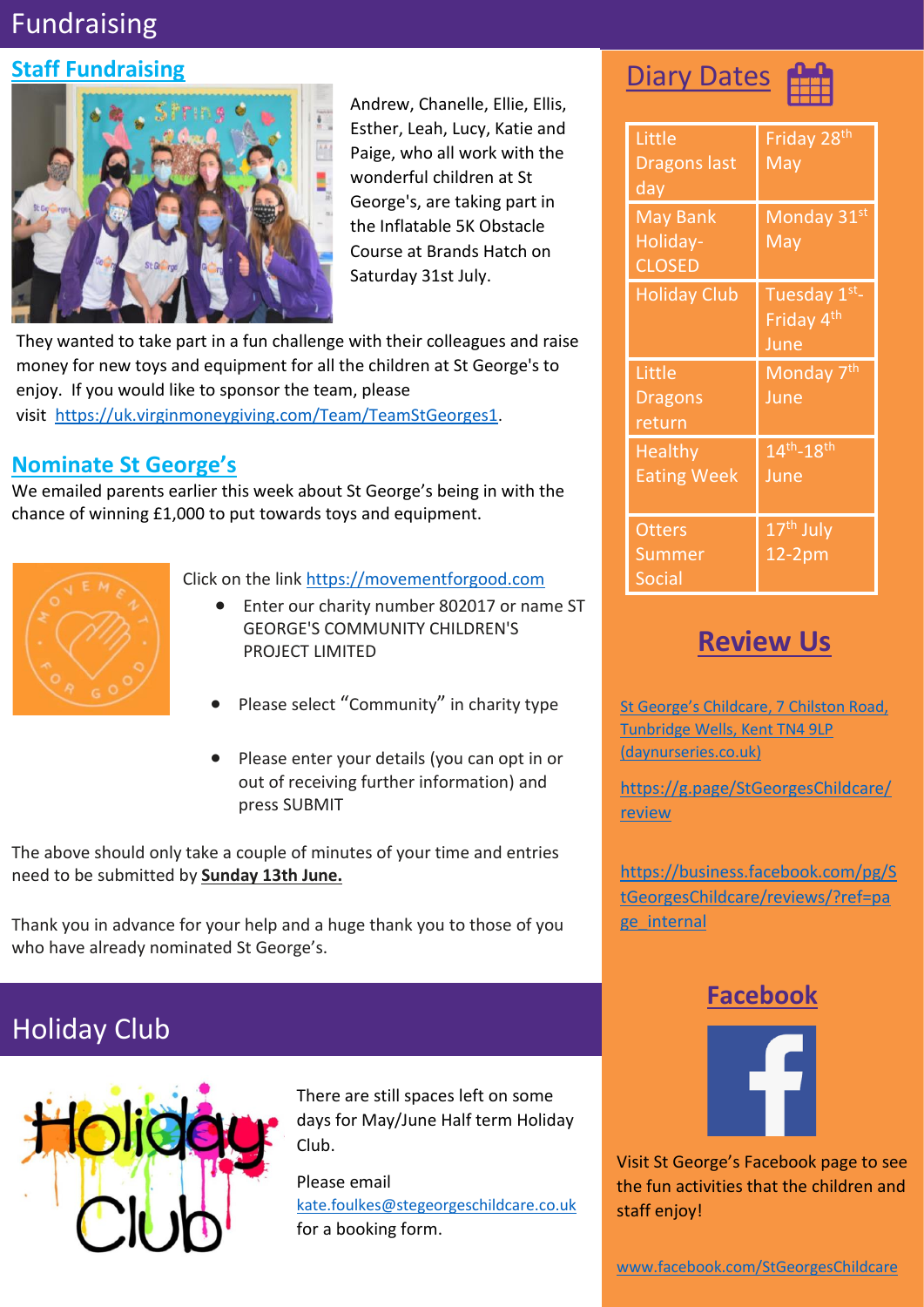

In Squirrels this month the team have been exploring the theme of 'Space' which has led them to explore space related crafts, baking and sensory play.

Squirrels staff have been busy learning Makaton and are starting to incorporate it in our daily routine. They have also started to learn about colours, focusing on a new colour each week and we look forward to continuing this into June.

# Squirrels **Hedgehogs**

Hedgehogs have been exploring their theme 'All About Me'. The children have been learning about themselves, their families and what makes them unique. We have enjoyed many activities, such as the children placing noses, mouths, eyes and clothes on their silhouettes, painting their own self-portraits and making mirrors for them to see themselves in.

We have also learnt about each other's families and would like to ask all parents to bring in some family photos to add to our new family tree!

The team is excited to be welcoming some new children from Squirrels next month, they have been doing so well in their settling in sessions.

Next month Hedgehogs new theme is 'Under the Sea'.





# After School Club



The children were every excited to have to Minibus back for After School Club- they all cheered when they sat on the bus!

On 20<sup>th</sup> May it was World Bee Day and the children painted some wonderful pictures and were explaining to the staff about how important bees were in the world.

#### Moles





This month, Moles have been excited for the arrival of their caterpillar larvae which will soon be butterflies. They children are looking forward to watching them develop. Observing life cycles of animals and plants is wonderful way for children to engage in the natural world. To commemorate this topic the children have made a 'Hungry Caterpillar' display in the room.

We have almost completed our sensory room which they love playing in when it's all lit up, and with all their new toys.